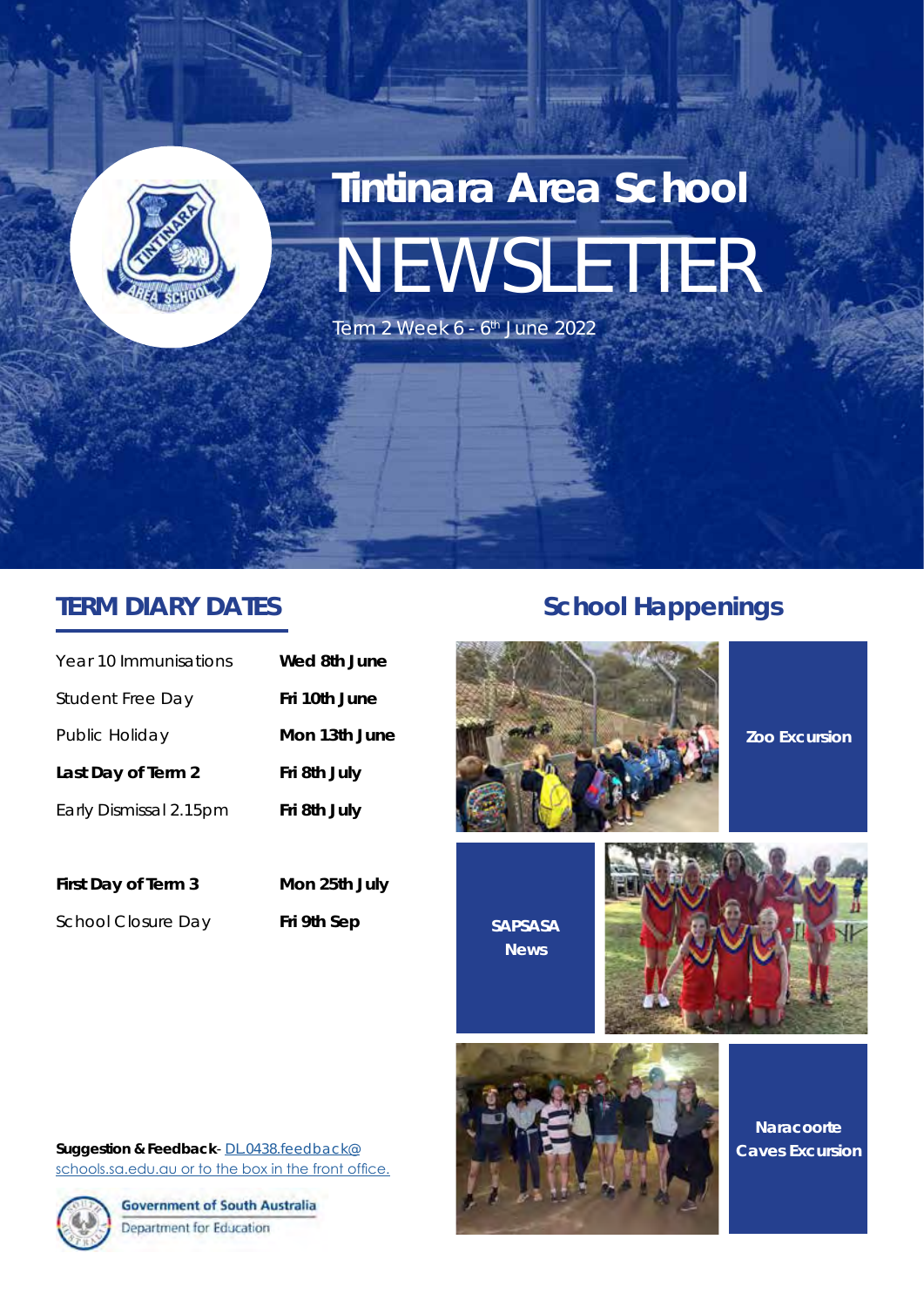

## **News from the Principal**



Week 6 is upon us and the cooler weather has certainly hit. I trust the recent rains have allowed our farming families to get their crop into the ground and I hope that things are slowing down for you all. We certainly have had a blast of winter – and with this we have seen some nasty visitors try to take down

our students and wider families. Thank you for your continued support in keeping children home when they are unwell – this is the best place for them.

With Covid restrictions easing for our schools at the beginning of last week, we ask that families remain hyper vigilant when it comes to the health of their children. Often we see that students arrive to school fine- however, after their morning dose of medicine has worn off this is often when we have to contact families to come and collect their children. If you are needing to use medicine to get your child to school, then we ask that you perhaps keep them at home until they are well enough to return.

We saw the Early Years team (Preschool and Foundation students and staff) head to Monarto Zoo a few weeks back. Mrs M and Miss Jenny reported back that the students were absolutely perfect whilst on the excursion but many sleeps were had on the return trip home – perhaps even Mr Mill nodded off! Thank you to our Early Years staff in providing this amazing learning opportunity for our youngest learners. On Friday of last week, the Yrs 7-10 students took a trip to the Naracoorte Caves. From all accounts this was a great day out investigating the stalagmites and stalactites. Thank you to Mr Carter and Mr Holdinghausen for organising this trip for our secondary cohort.

For those of you who have been past the school over the past few weeks you would have seen the large amount of work that has been taking place at our new playground area. Lots of students have been guessing what the final product will look like and have had lots of walk byes to try and guess what we are creating. Over the next week the full structure should be in place and I will provide our community and families with information about our 'official' opening in the coming weeks. This is a really exciting time for Tintinara Area School and one that we are all feeling very proud of.

Our school Wethers are coming along nicely and the secondary Ag team have been handling them regularly in preparation for the Adelaide Show later in Term 3. Recent mulching and bark chips were laid around the primary garden beds and this has made the area much nicer. A new chemical shed is currently being erected – thank you to Derelie for undertaking this fiddly job. New holding yards for when our steers arrive are also currently being erected. Thank you to John Barrett and his team of workers for volunteering their time to undertake this fencing. I would also like to thank TFI for supplying the fencing. This will allow for greater ease when handling our steers and when moving them to and fro paddocks. Thank you to Mrs Green for her work in the Ag area thus far.

I would also like to thank the Schilling Family, particularly Taylor for the birds they donated for our school bird aviary. They seem to have settled in well.

Keep warm over the coming weeks, and remember, 'the little unremembered acts of kindness are the best parts of a person's life'.

Regards *Jacqui Vandeleur* Principal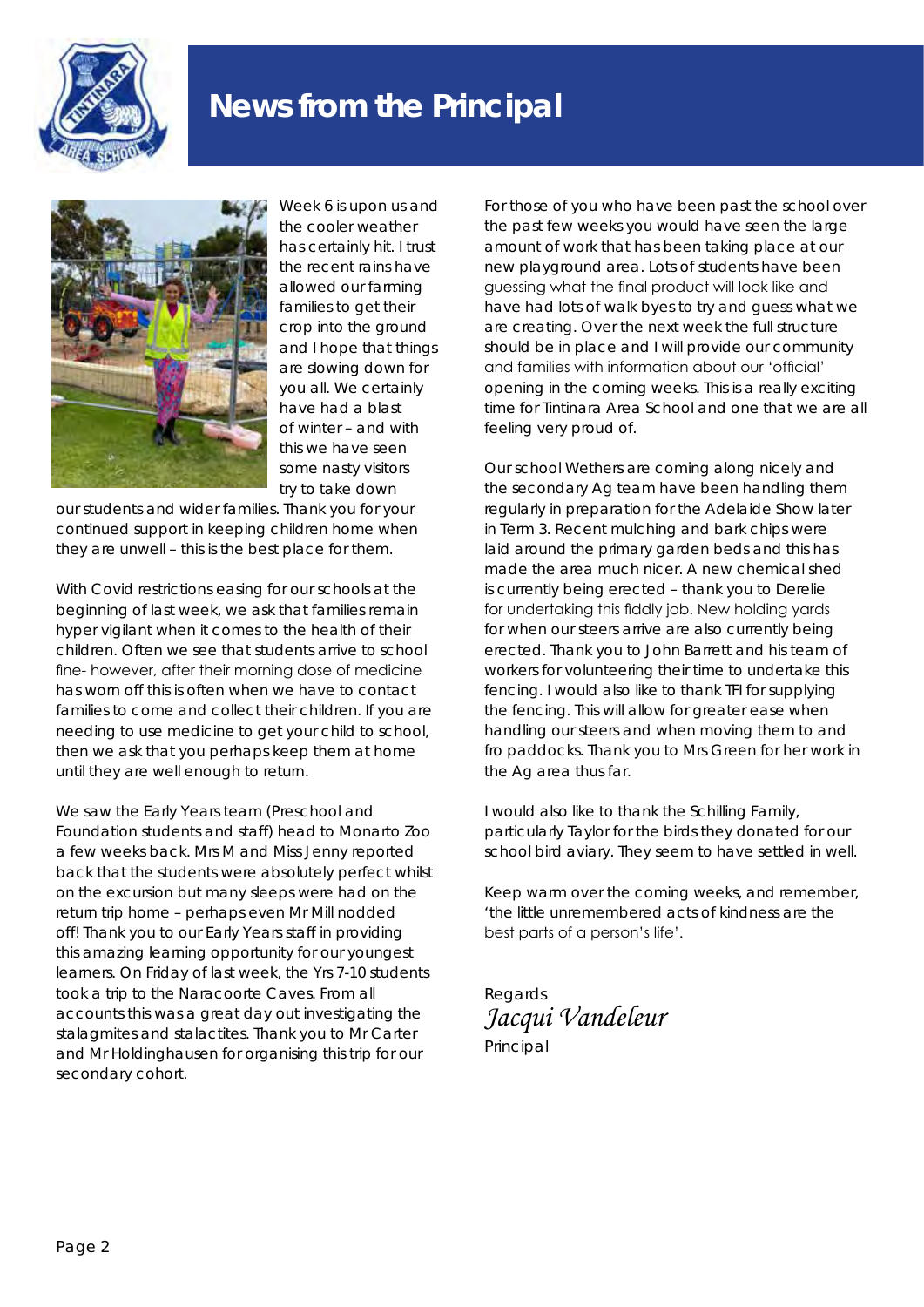

## **GET TO KNOW THE STAFF AT OUR SCHOOL!**



#### **Name:** Dylan Carter

**What is your favorite thing about TAS?** Over the years I have continued to admire the kind nature and inclusiveness of our students to others. I feel this begins with our staff, who model this each and every day to each other and their students in the classroom.

**What has your job at TAS taught you?** That there is not a one size fits all approach to children. Each one of them are unique in their own way, and you must treat them accordingly.

**If you could have a superpower, what would it be?** To be super stretchy, I'd give anything for a bit more height or to get to them hard to reach places.

**What did you want to be when you grew up?** I have always wanted to be a HPE teacher. I had an awesome teacher in Year 2 that inspired me all of those years ago. I'm living proof dreams do come true.

**What was your first job?** Washing dishes at a restaurant in North Adelaide, trying to survive the University lifestyle.

**What is your favorite quote to live by?** It's not always necessary to be strong, but to feel strong.

**What is your favorite season?** Summer! 6-week school holidays are always nice.

#### **Name:** Claire McLeary

**What is your favorite thing about TAS?** I am very fortunate that I get to work with so many different staff and students each day. I am such a people person, so being able to come to TAS and see everyone's smiling faces is so rewarding.

**What has your job at TAS taught you?** As the Wellbeing Coordinator, the importance of teaching positive mental health to our students when trying to influence holistic individuals for the future.

**If you could have a superpower, what would it be?** To be able to teleport – making travelling home to the other side of the world easier.

**What did you want to be when you grew up?** A famous actor - when I was younger, I use to attend a drama school and played numerous roles in theatre shows.

**What was your first job?** When I was 16, I worked at a well-known cosmetic store in the UK called Superdrug. I loved this job and I've been obsessed with make-up ever since.

**What is your favorite quote to live by?** There are so many beautiful reasons to be happy.

**What is your favorite season?** Summer!

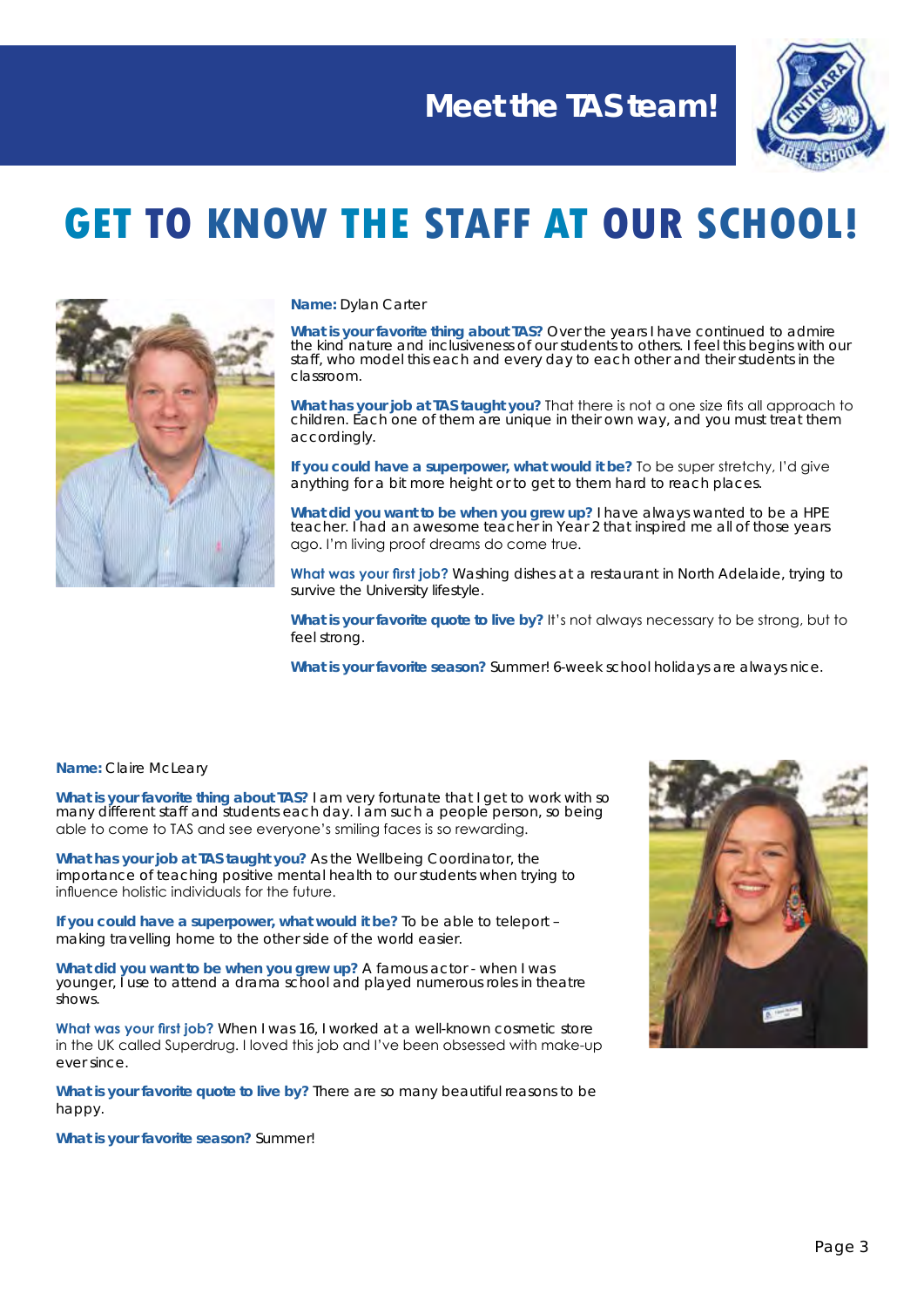

## **Zoo Excursion**

## **The Preschool & Foundation trip to..**

On the 26th of May the Foundation and the Preschool students went to Monarto Safari Park where they learnt about many different species of animals and their habitats. This excursion gave students the opportunity to see different types of animals that live in different places around the

the trip.

MONARTO 7400V

**We went to Monarto Zoo and we saw the rhinos. We were in the big bus. I loved looking at the rhinos because I love rhinos, the playground was good – Yohan**

**When we went to Monarto Zoo we had lunch, we saw the lions and baby cheetahs. I enjoyed looking at the lions because I saw them playing– Thea**



**I enjoyed running and playing at the playground and I saw a zebra – Poppy**

**Looking at the giraffe because they have long necks and they were eating grass and I saw rhinos eating their food – Goldy**

When the day for the Zoo excursion finally arrived, the students were all very excited. They were bubbling with joy on the bus and talked all the way from Tintinara Area School to Monarto Zoo, sharing with each other all of the things they knew about the Zoo.

world. The children were very excited about

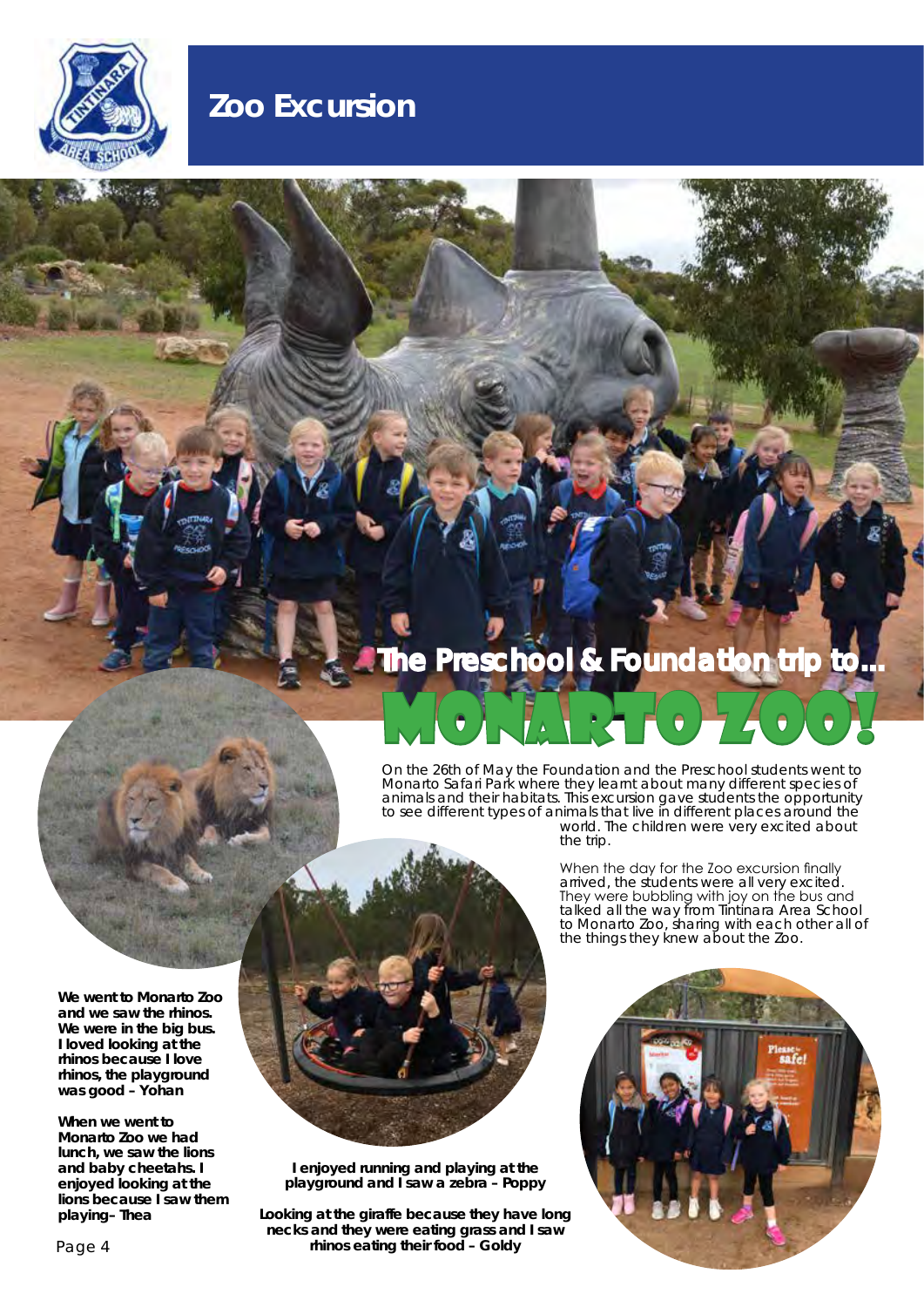#### **Zoo Excursion**



**Watching the giraffes pass by the bus and I saw the rhinos running– Rosie**

**I liked looking at the lions because they look like cats and that is all - Elsie**

**I liked to look at the ostriches because they have beautiful colours like the rainbow, I love rainbow colours – Zainab**

#Monar

**Looking at giraffes because they look so pretty and I also loved looking at the giraffes because they have pretty stripes– Casey**

**Seeing the giraffe because of the long neck and because it has white spots on it. The lion too because it has whiskers and hair on its head and a tail, and four legs and it's got eyes, teeth, a mouth and the tail has got hair and it has paws and it's got a tongue and it has bones in its body– Jacobus**

**Looking at the baby cheetahs because they are tiny and I like them. I like the baby giraffes because they came closer to the car and that is all that I liked – Archie**

**Seeing the lions because they are strong – Millie**

**Seeing the giraffes looking at the bus – Archer**

**Seeing all the animals. My favourite animal was the lion, I enjoyed seeing the big lions playing and going on the bus was fun – Maggie**

**Seeing the zebra spots black and white spots – Douglas**

**Seeing the lions and rhinoceros – Hanna**

**I liked looking at the ostrich because I love the feathers. I liked the giraffes because they have dots on them. I liked the rhinos and I like their horns – Arlo**

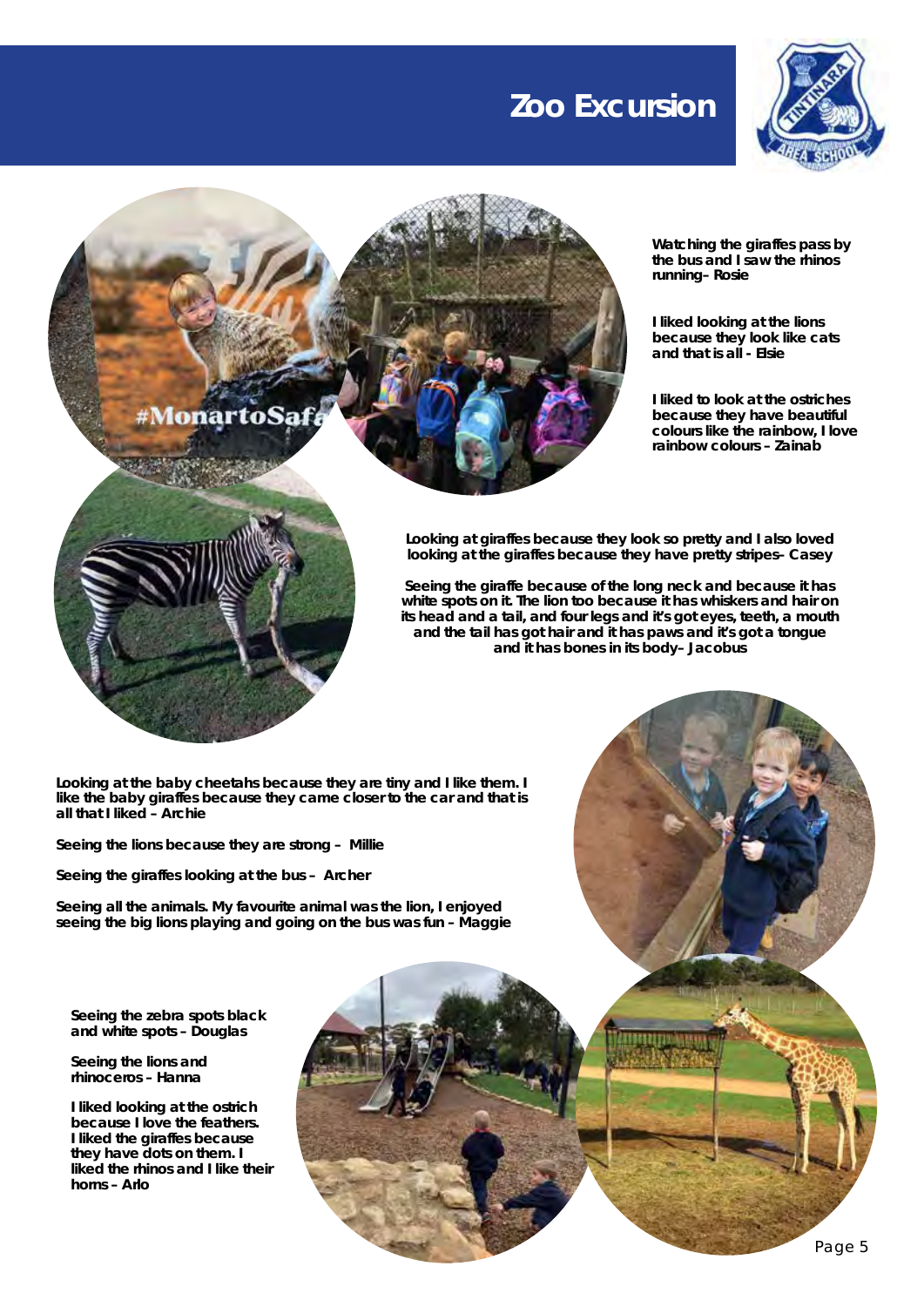

## 4/5 CLASS

## **The 4/5 class have been working hard to develop knowledge of various concepts & skills.**

## **Something I have learned in....**



**Focus Class**

# MATHS

Tessa - "I have learnt what improper fractions are and how to add or subtract fractions"

Tom - "I have learnt what a numerator and denominator are in fractions"

Bella - "I have learnt how to simplify fractions"

Jameson - "I have learnt what the numerator and denominator mean in maths"

Marius - "I have learnt how equivalent fractions work"

- Jack "I have learnt how to do division"
- Sidney "I have learnt what equivalent fractions are"

Charlie - "I have learnt what division is and how to do it"

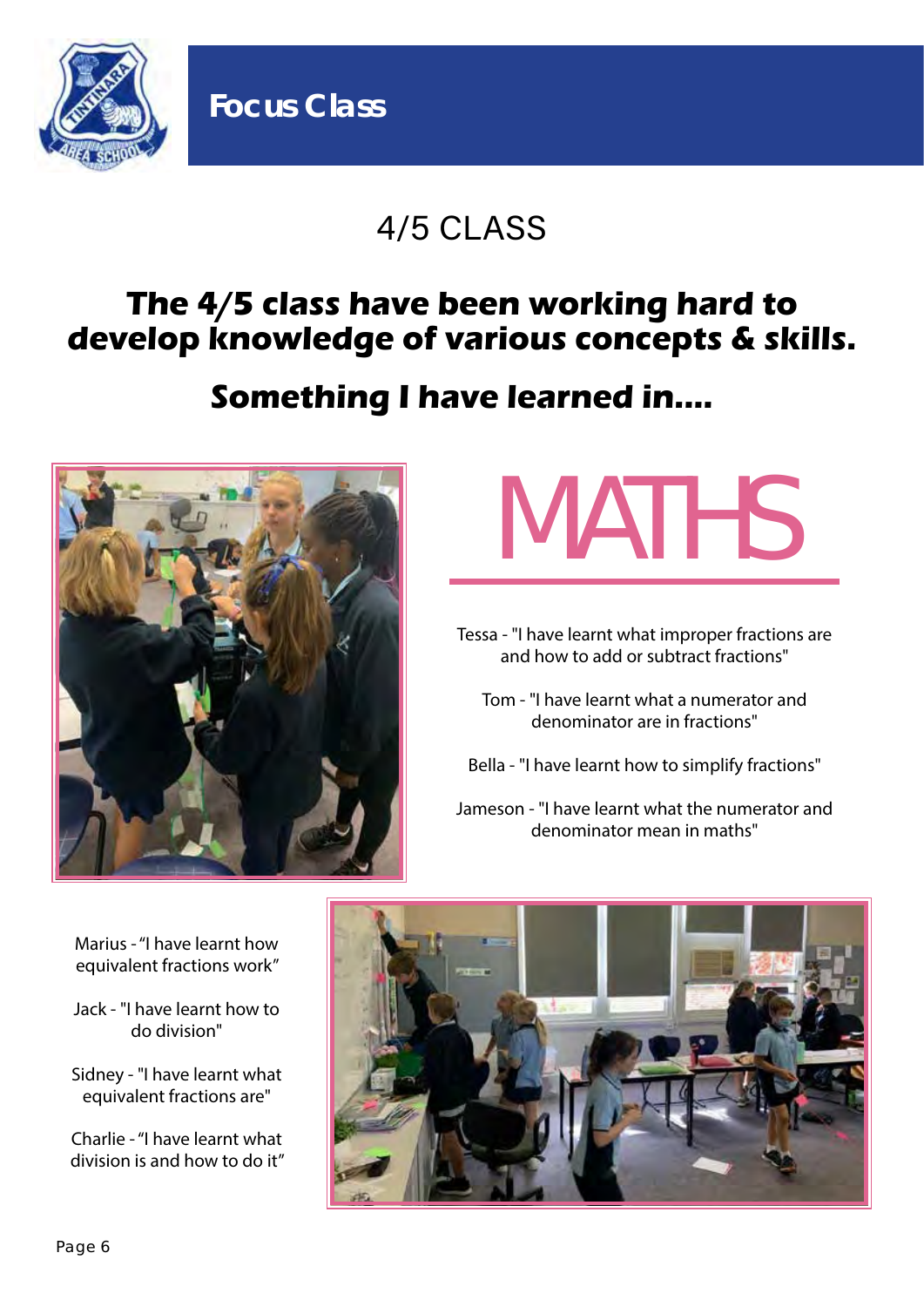



# ENGLISH



Hunter - "I have learnt what complex sentences are"

Frank - "I have learnt what adjectives are and that they are useful because they provide more information"

Emily - "I have learnt about various poetic devices and how to analyse poems"

> Shiloh - "I have learnt about poetic devices"

Pippa - "I have learnt how to use complex sentences"

# **HASS**

Tansu - "I have learnt about the convicts and how they were shipped from Britain to Australia"

Taylor - "I have learnt what life was like for the Indigenous people many years ago"

Jesse - "I have learnt what the lives of convicts were like"

Annie - "I have learnt why convicts were sent to Australia and what their lives were like"

> Stella - "I have learnt that convicts weren't treated very well"

Oscar - "I have learnt what democracy is and how it works"

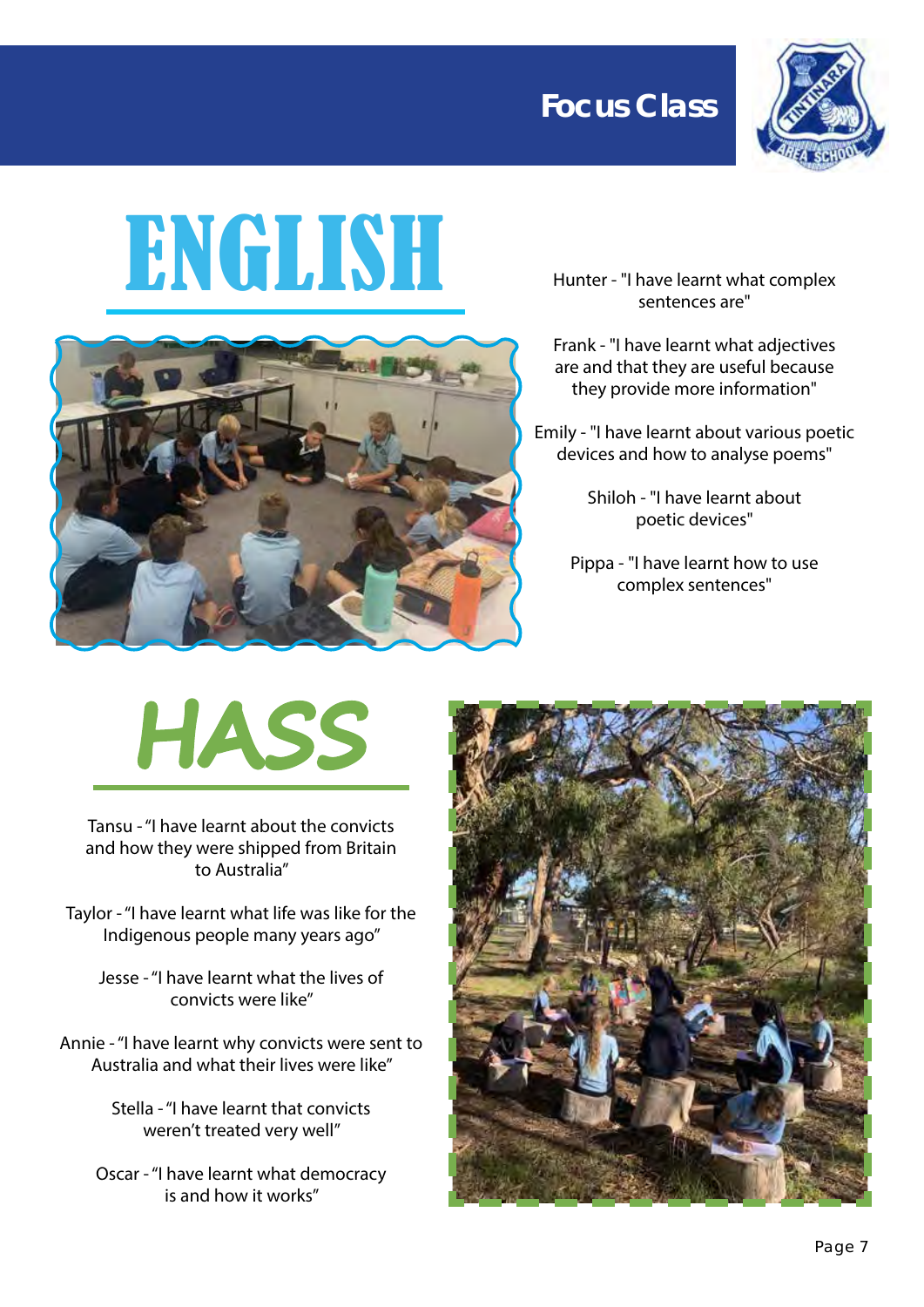

## **Stepping Towards Secondary**



Flinders University presentation







Naracoorte Cave Excursion

Term 2 continues to fly by as we approach the halfway mark of the term. This may be becoming a busy time for our students as many of the teachers are now beginning to hand out their major assessment tasks for the term. We understand that students may feel a little overwhelmed, especially those who are new to Secondary with the amount of work that is being asked of them. Please be aware, if a student is completing an assignment than this becomes their homework, it is not an add on of day to day homework in this subject. I highly encourage families to sit down with their child/ren soon and create a homework planner together. They will be able to provide you with the due dates and a copy of their tasks. This way, you can help them prioritise their work so that each assignment is completed on time. We are only asking that students do 30 minutes of homework per night 4 times a week at a maximum (as per our current homework policy). It may be helpful to choose a night for each subject. For example, Monday night I will work on Maths.We are currently working towards a Secondary homework timetable to ensure the workload is spread evenly across all subject areas. Please keep your eyes peeled for this in Semester 2. If you require further information around this, please contact your child's teacher.

On Monday 30th May Travis from Flinders University was nice enough to make the journey up to Tintinara Area School to talk with our staff and students. Travis offered some excellent insights into what the University is able to offer, some exciting new courses, on campus accommodation and how to get those every trustworthy bonus points we receive as part of being a rural school. Travis also spent time in the 7/8 class going over the middle years' program 'River Journey' where they learnt about skills around their many pathway options moving forward.

The 7-10 students attended their excursion to Naracoorte Caves on Friday 3rd June. The excursion's activities aligned with the respective curriculums; a tour of Alexandrina cave to discuss and be informed of formation of the caves and conservation efforts as per the 7/8 HASS Geography unit. The Adventure Caving activity within the Stick-tomato cave was in-line with the 9-10s learning in Outdoor Education. The students had a great day learning new skills and enjoyed utilising the great outdoors for their learning space.

We had some of our Secondary students represent the River Mallee and Districts zone for Knockout Football and Netball. Big congratulations to Mitch Richardson, Charlie Vandeleur, Max Johnston, Benny Hoddle and Liam Mooney on being selected for football and Gabby Seidel, Matilda Keller and Zoe Zadow in the netball.

Coming up….. 9/10 Overnight Orienteering Camp at the Luze's Scrub.

*Dylan Carter Secondary Teacher*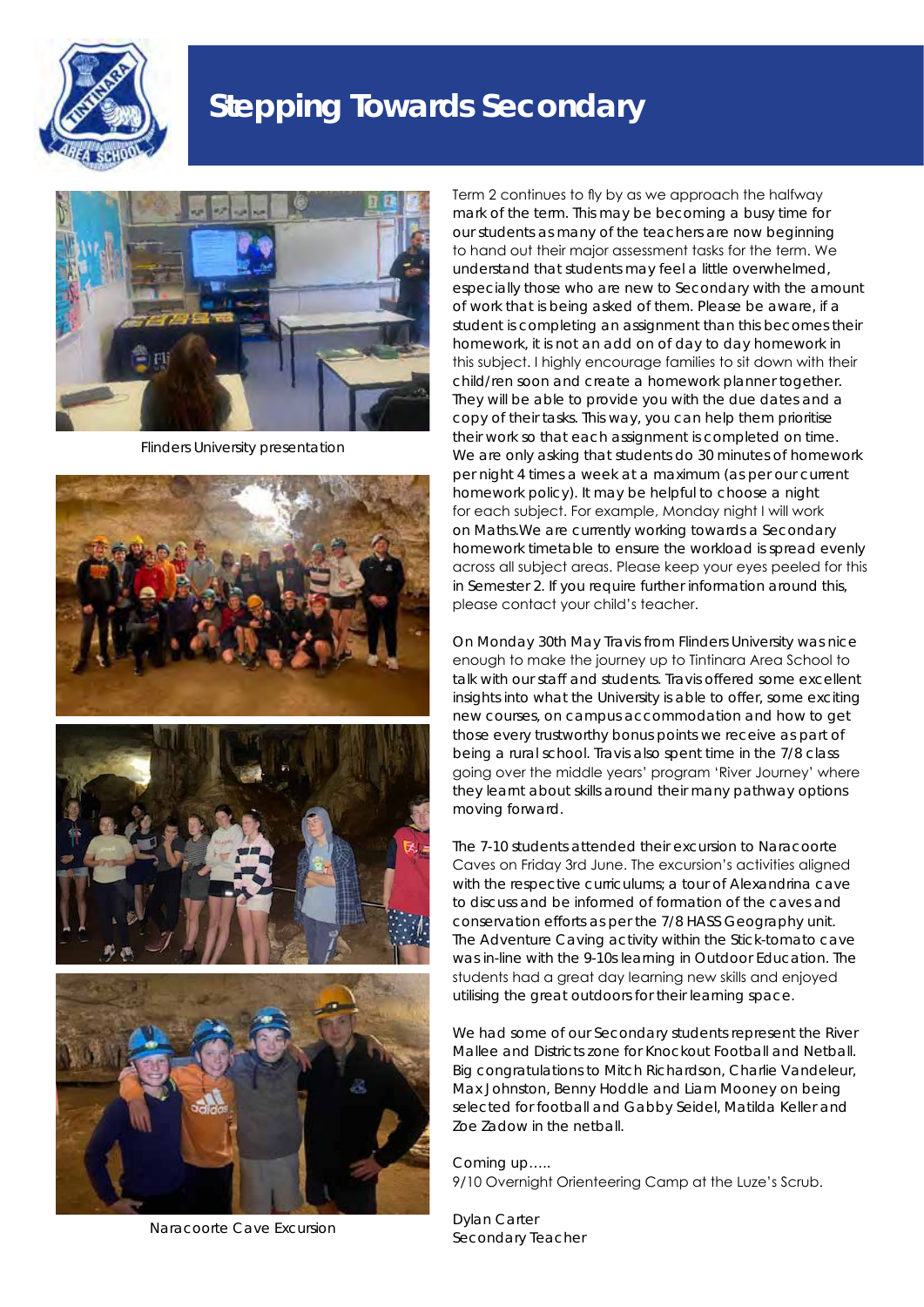## **Sport News**





SAPSASA Girls Football

*Isabella Zacker, Annie Vowles, Amy Stott (Coach) Sadie Nankivell, Phoebe Gregor, Pippa Nankivell, Evelyn Leske & Stella Richardson*

**On the 30th of May to the 1st of June Annie, Stella, Pippa, Phoebe, Evelyn, Isabella and I went to Adelaide for SAPSASA Football. We had 2 wins, one against Kangaroo Island by 1 point, and the other win was against Pirie by 15 points. We had a great 3 days and it was a great opportunity for us to meet new friends. Sadly for the Year 6's it was their last SAPSASA Football. Also, a big thank you to Miss Stott for coaching us.**

*- Sadie Nankivell*



SAPSASA Boys Football *Jameson Todd, Sidney Vandeleur, Haydn Boxall & Max Vandeleur*

**On the 30th of May to the 1st of June Max, Jameson, Sidney and I went to Adelaide for SAPSASA Football. We had no wins but we had 3 awesome days and it was great fun. We made lots of new mates and it was a great opportunity to learn some new things. Unfortunately it's the last time the Year 6's will be able to do it. A big thank you to Rory for coaching us.**

*- Haydn Boxall*



SASSA Swimming *Mae Whitford, Lily Vowles & Charlie Vandeleur*



SASSA Football *Liam Mooney & Benny Hoddle*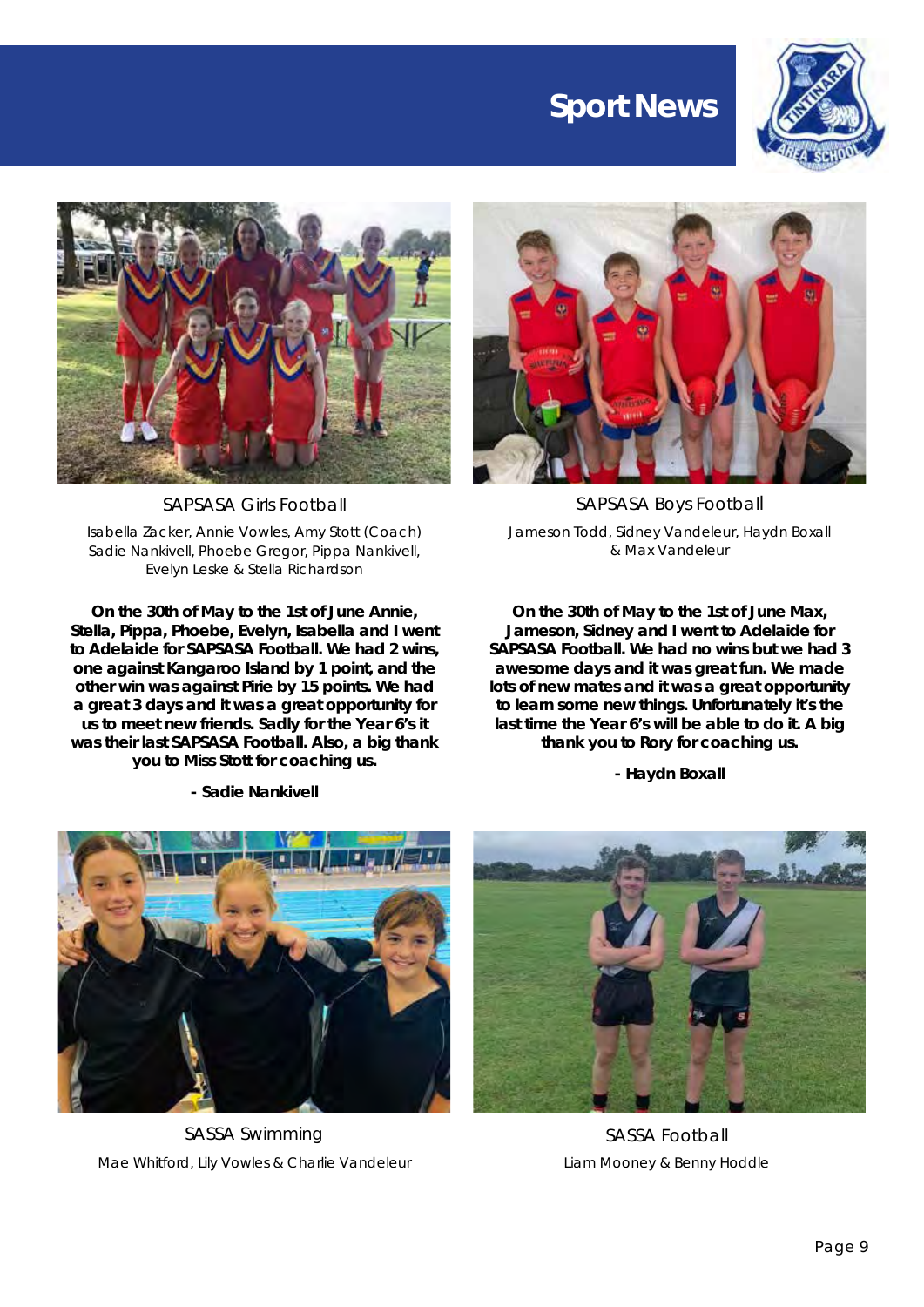

#### **School News**

#### **Uniform Order Form -** *Please return by Tuesday 14th June 2022*

To alleviate us having to keep too much stock on hand, we would like to offer an ordering system to parents for the uniform. Limited stock will be kept on hand throughout the rest of the year of all our uniform for those that require it.

Please fill in your requirements on the order form below and return to the school. Do NOT pay for them at this stage.

*\*Please note there is an option to purchase a new school polo made up of 60% cotton & 40% cooldry.*

| School Polo (Sky Blue) | \$24.00 | Size | I OTY ROD |
|------------------------|---------|------|-----------|
| <b>Size 4-14</b>       |         |      |           |
| Size Small - XLarge    | \$27.00 |      |           |

| *New School Polo (Sky Blue) | \$27.00 |  |
|-----------------------------|---------|--|
| l Size 4 -14                |         |  |
| Size Small - Xlarge         | \$30.00 |  |

| Sports Polo Red/Green | \$28.00 |  |
|-----------------------|---------|--|
| l Size 6 -14          |         |  |
| Size Small - Xlarge   |         |  |

| <b>Rugby Jumper Navy</b> | \$33.00 |  |
|--------------------------|---------|--|
| l Size 4 -14             |         |  |
| Size Small - Xlarge      | \$36.00 |  |

| Polar Fleece Jumper | \$29.00 |  |
|---------------------|---------|--|
| <b>Size 4 -14</b>   |         |  |
| Size Small - Xlarge | \$32.00 |  |

| Shorts (Navy)       | \$28.00 |  |
|---------------------|---------|--|
| l Size 4 -14        |         |  |
| Size Small - Xlarge |         |  |

| School Bags |         |  |
|-------------|---------|--|
| Back pack   | \$46.00 |  |

Student Name(s): ……………………………..............................

Parent Name: ………………………………............................

Contact No: ………………………………...............................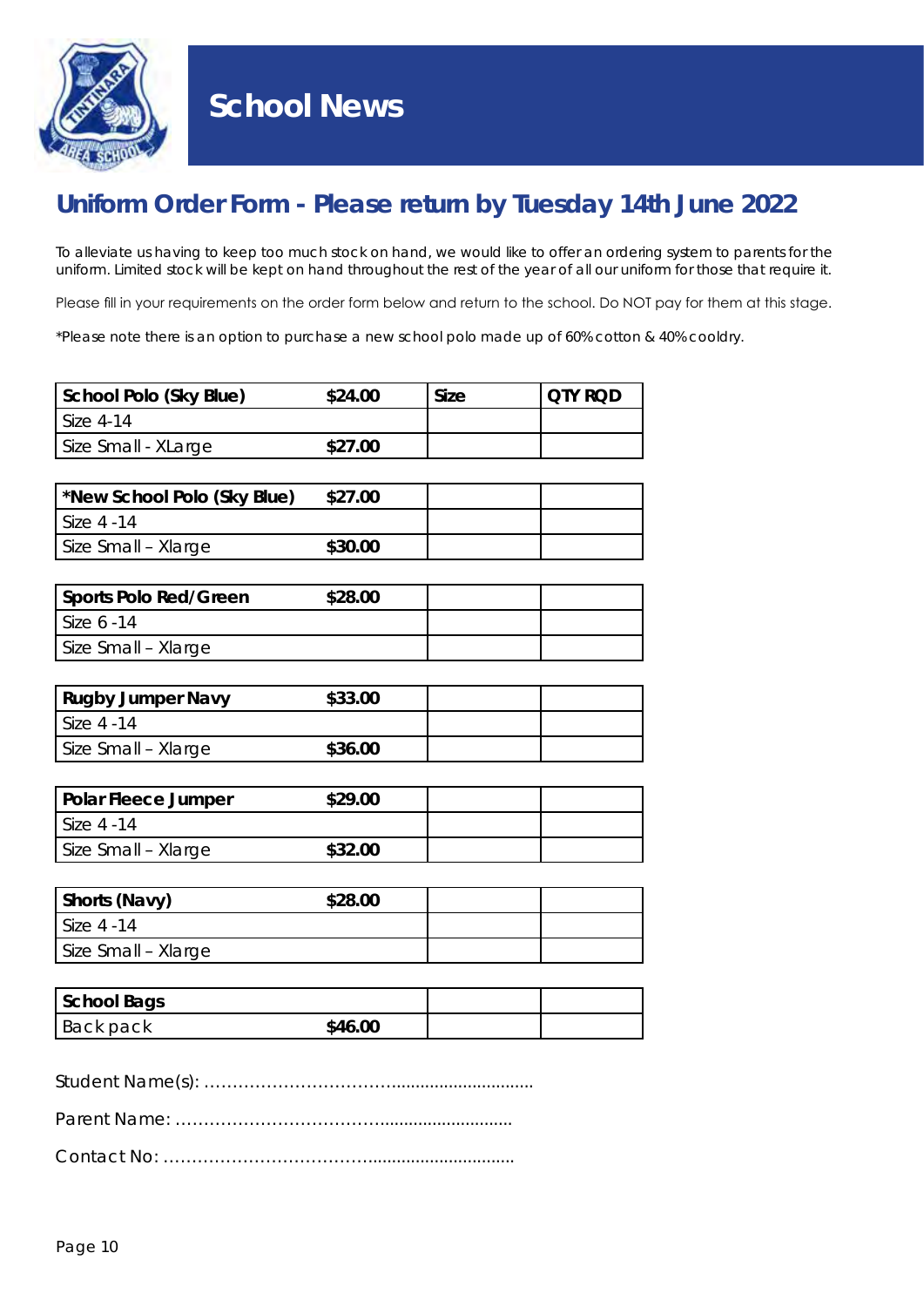## **Preschool Happenings**



Preschoolers enjoyed visiting Monarto Safari Park with the Foundation class. There were lots of favourite animals: cheetahs, rhinoceroses, giraffes and chimpanzees. We studied the park map and drew a big map to show what we saw. We participated in National Simultaneous Storytime, along with students all over Australia, and read Family Tree by Josh Pyke. We made our own puzzles of the book cover. We were very happy to give the Year 6 students feedback on their Healthy Smoothies. They were thumbs-up delicious!









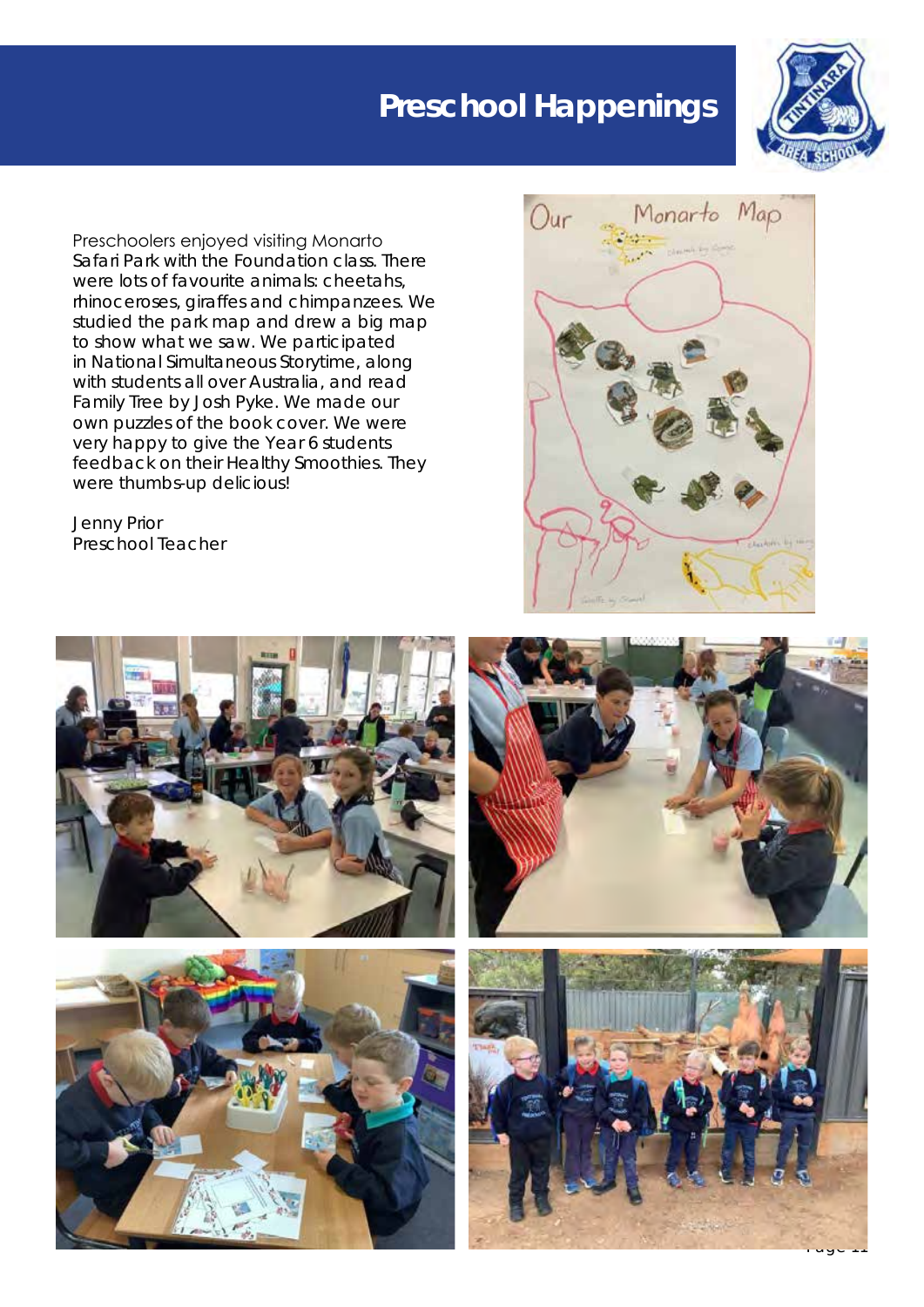

#### **Library News**

## **NEW BOOKS IN OUR LIBRARY**



Adult Fiction

What Eden Did Next Sheila O'FLANNAGAN Fiction Romance



#### Adult Fiction

The German Wife Kelly RIMMER Historical Fiction



Adult Fiction

Storm Tide Wilber SMITH Historical fiction, Adventure fiction



#### Non Fiction

Muster Dogs Aticia GREY Non fiction Pets, Dogs



Adult Fiction

The Four Winds Kristin HANNAH Historical Fiction



Non Fiction

Missing Presumed Dead Mark TEDESCHI QC True Crime



Adult Fiction

What Happened to the Bennetts Lisa SCOTTOLINE **Thriller** 



Non Fiction

Secret and Special Will DAVIES War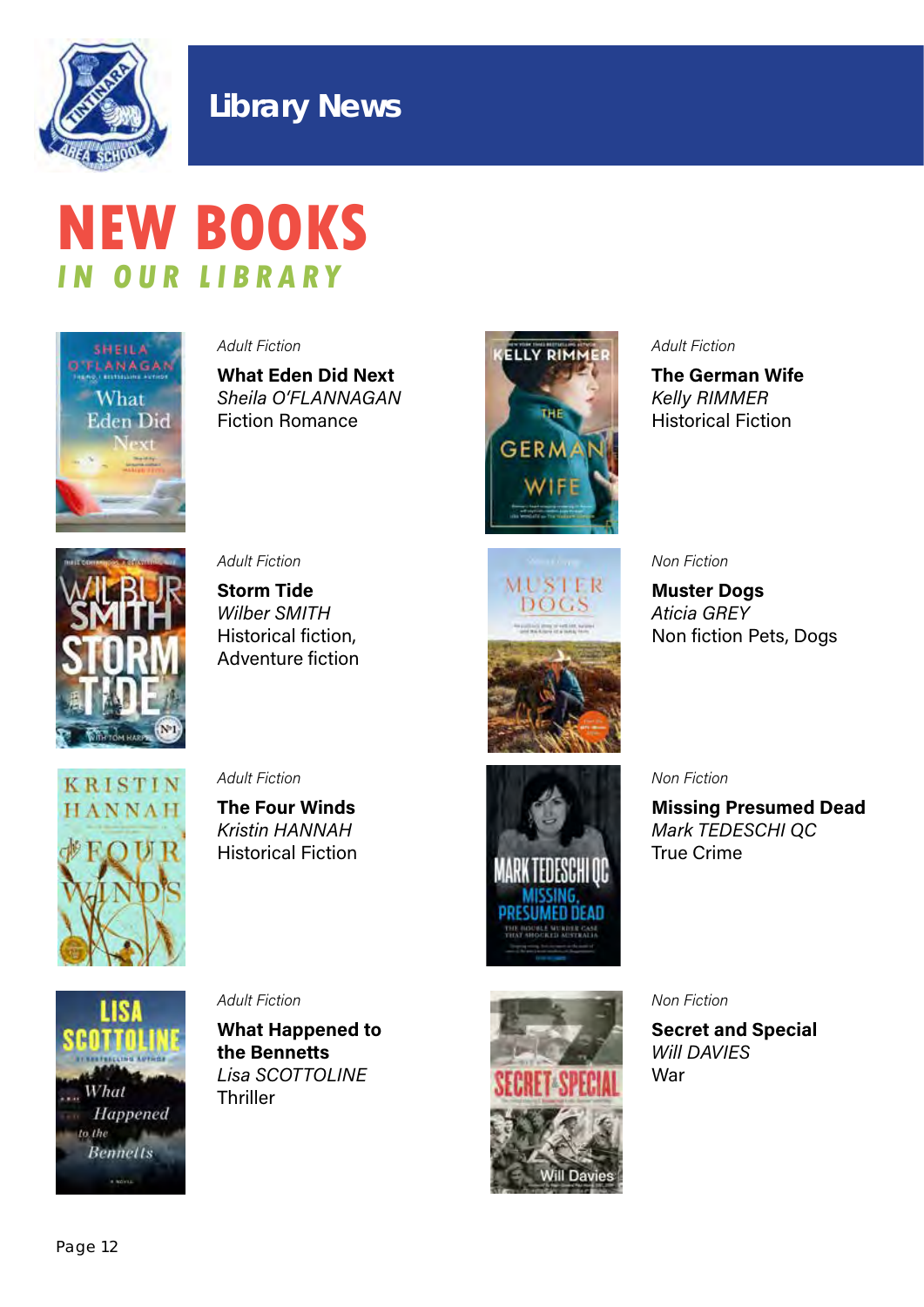## **Library News Library News**



## WHATS HAPPENING...

#### TERM 2 OPENING TIMES

Monday 8.30am - 4.30pm Closed between 1pm – 1.30pm for lunch

Tuesday 8.30am – 4.30pm Closed between 1pm – 1.30pm for lunch

Wednesday 8.30am – 4.30pm

Thursday Closed

Friday Closed

\*\*\*Please ensure you are wearing a mask when you visit!

#### Did you know?

The BorrowBox app makes it easy to browse, borrow and read or listen to your library's eBooks and eAudiobooks anywhere, everywhere.

BorrowBox is available through your local library you can simply login with your member details to access the library's collection of eBooks and eAudiobooks.



# **Check this out!**



**KIDS** 

**PICK**

#### *Title: Wake Author: Shelley BURR Genre: Australian crime fiction*

What really happened to young Evie McCreery? A searing debut crime novel where the grief and guilt surrounding an unsolved disappearance still haunt a small farming community...and will ultimately lead to a reckoning.



*Title: The worlds worst pets Author: David Walliams Genre: kids fiction*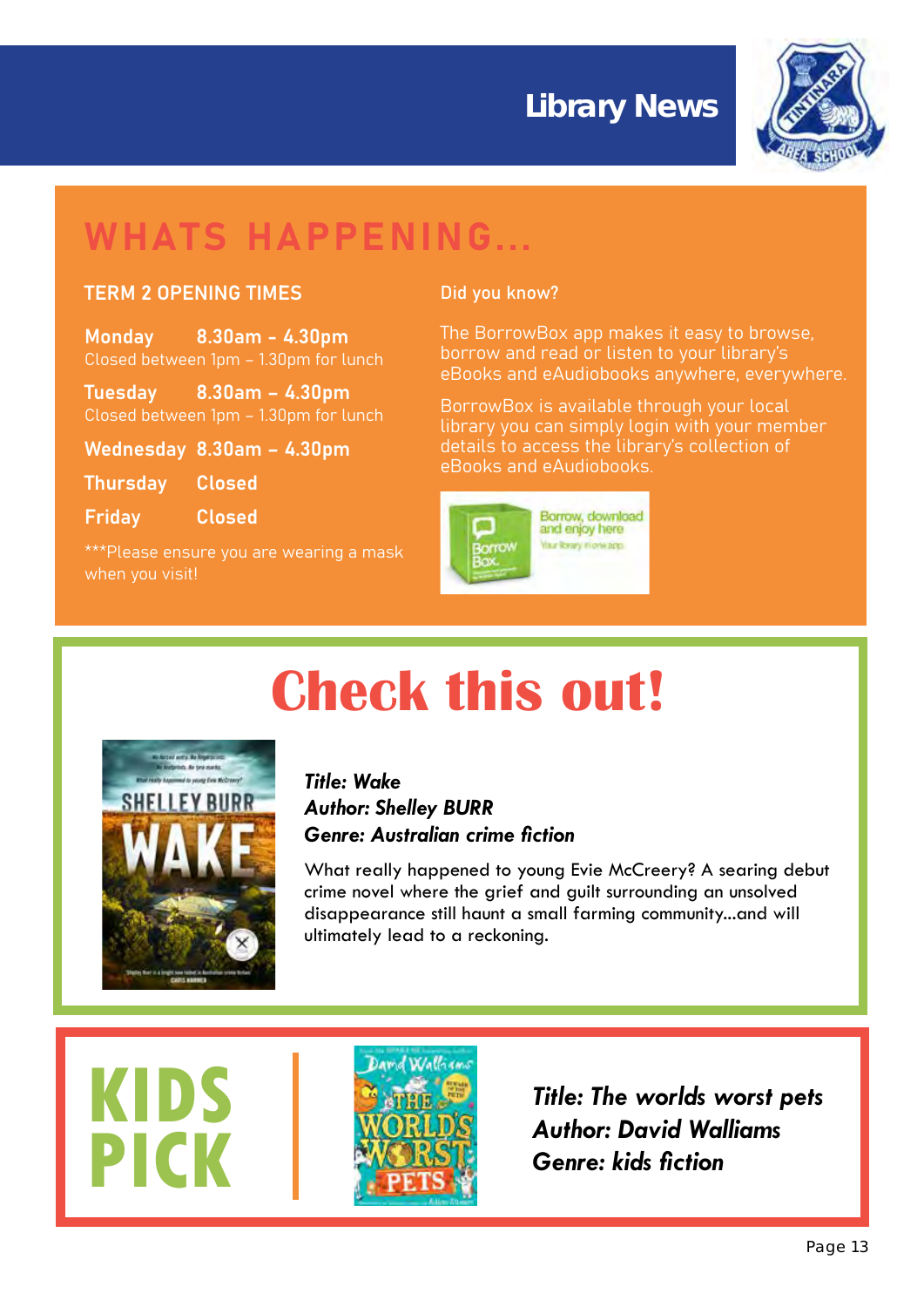

## **Community News**



#### Apprentice Diesel Technician

Keith

Wickham Flower & Co Pty Ltd is a rapidly growing agricultural machinery dealership in the South East of SA.

We are proud to supply and service Farm Machinery from well-known brands such as John Deere, JCB, K-line plus a lot more. We pride ourselves on having a high level of client satisfaction along with quality workmanship.

#### **Responsibilities**

- Service and repair machinery
- Work with senior technicians to pre-diagnose machinery
- Maintain high levels of customer service
- Maintain safe working conditions and adhere to work health and safety standards

#### **Skills**

- · Drivers licence desirable
- Computer literate
- Sound time management and organisation skills
- Ability to display initiative
- · Basic literacy and numeracy skills
- Ability to follow instruction and work in a team environment.
- · Basic mechanical knowledge/aptitude desirable

#### **Benefits**

- Working with market leading brands
- Ongoing accredited and franchise training

Please submit applications to Karen at hr@wickhamflower.com.au or for more information call Karen on 0428 170 992.

'Supporting Locals Since 1931' www.wickhamflower.com.au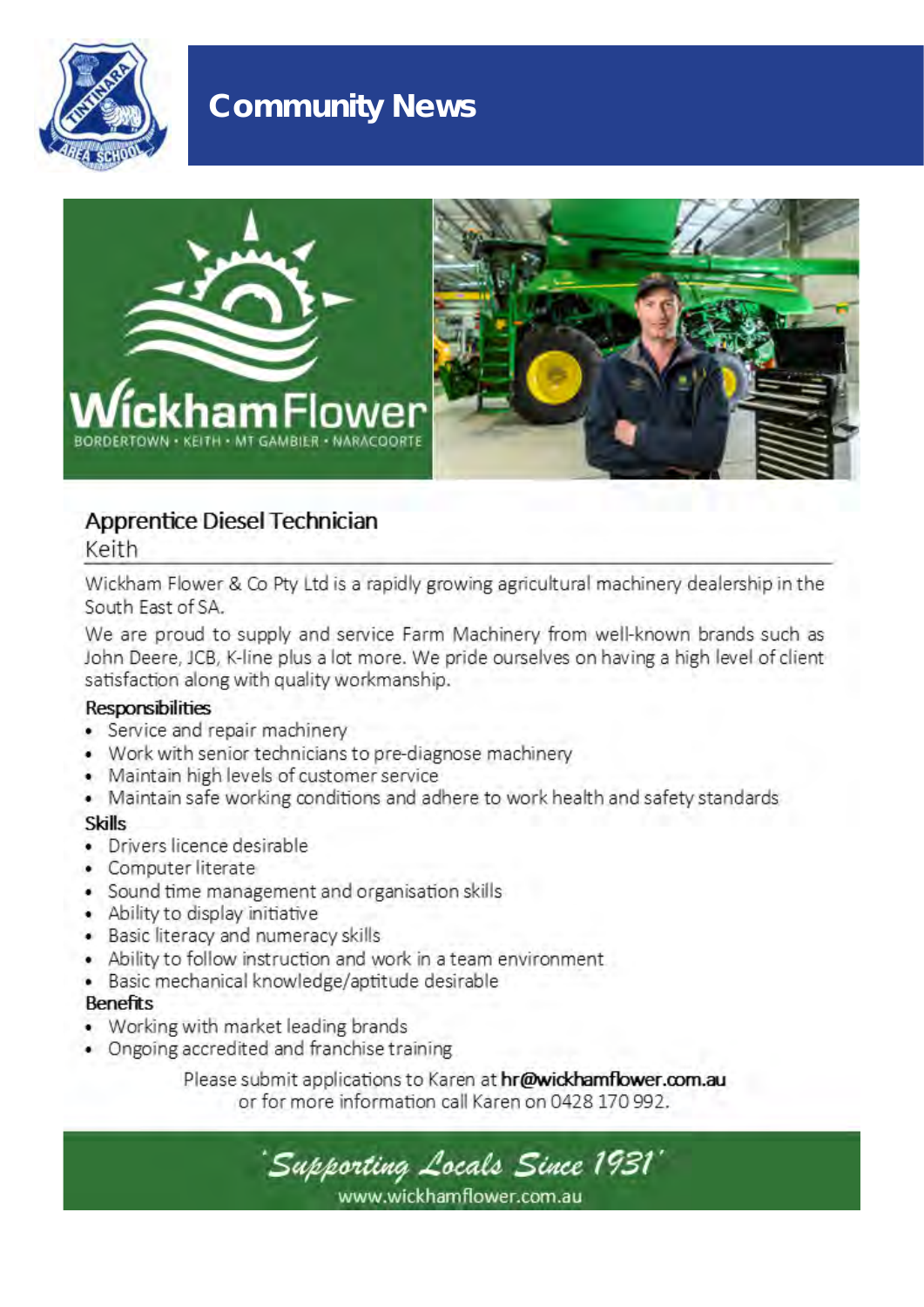

## **Community News Community News**

## **S ARE COMING** WS ARE COMING **TIMARAR!!!** TO TINTINARA!!! OR $\mathbf C$ THE



**students and community members to meet players, have a**  on Tuesday the 21st of June at 4:30pm the AFLW<br>CROWS TEAM will have representatives at Tintinara<br>Football Clubrooms presenting the 2021 Premiership cup<br>In which they won. This is a great opportunity for parents,<br>oral Healt G Football Clubrooms presenting the 2021 Premiership cup in which they won. This is a great opportunity for parents, students and community members to meet players, have **CROWS TEAM will have representatives at Tintinara** On Tuesday the 21st of June at 4:30pm the AFLW **chat and get a photograph with the players.**  chat and get a photograph with the players.

**We hope to see as many of you there as possible.**  We hope to see as many of you there as possible.



General dental • Children's dental • Emergency appointments • Cosmetic dentistry • Invisalign

## **\$1026 FREE dental care\***

\*For eligible children under the Child Dental Benefits Scheme. Call us to see if your child is eligible. Student discounts apply for all other children.

#### **Call 08 8755 1835 or Book Online through our Website or Facebook Page**



Dentist





**Karina Egel**<br>Oral Health Therapist

31 Hender St Keith . 71 Binnie St Bordertown . www.countrylivingdentistry.com

**Chris McMurray** Hygienist